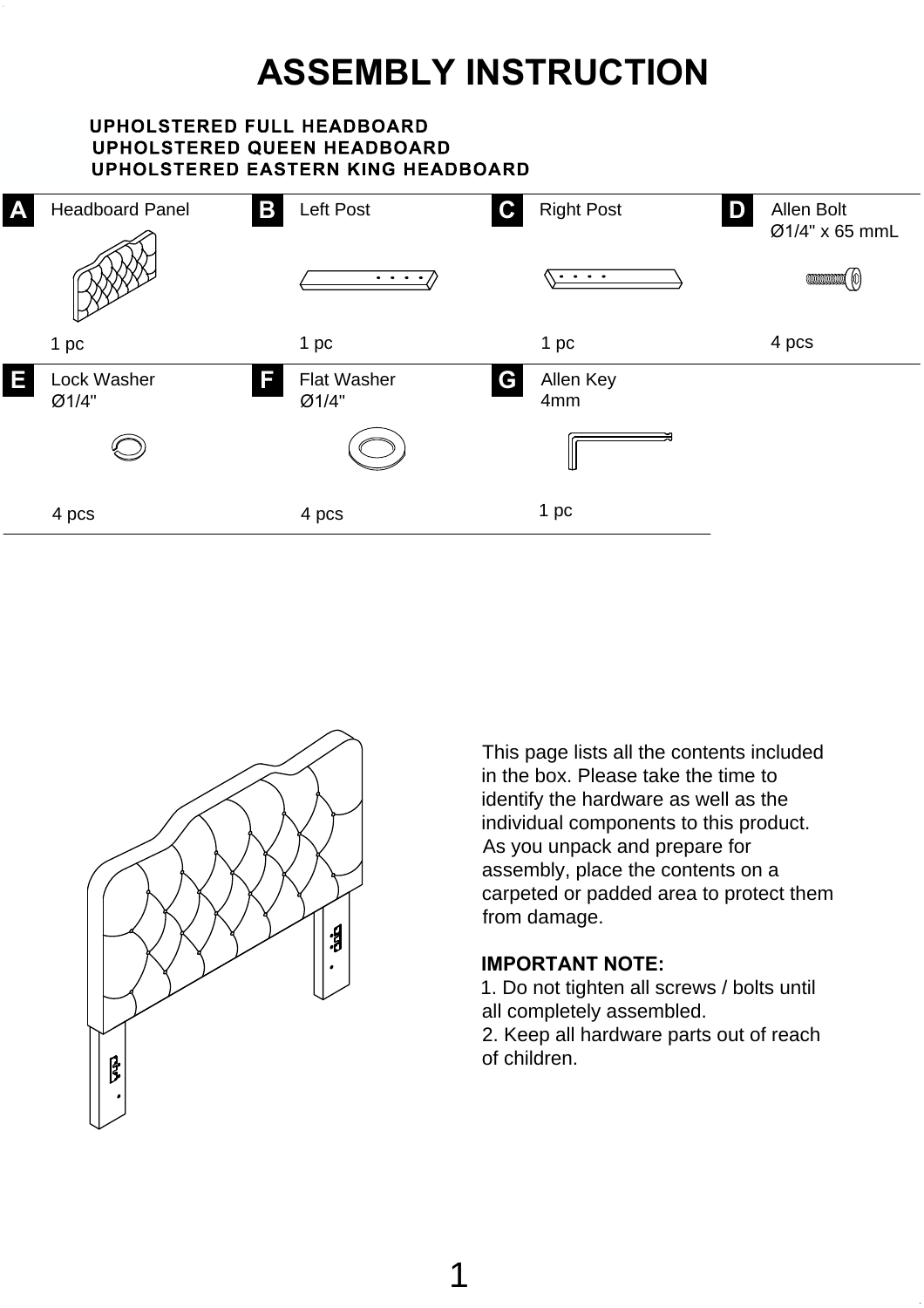The Left Post (B) and Right Post (C) packed inside back Headboard Panel (A) with zipper opening. 1



Attach Left Post (B) and Right Post (C) to Headboard Panel (A) using Allen Bolt (D), Lock Washer (E), **2** Attach Left Post (B) and Right Post Flat Washer (F) and Allen Key (G).



### **Cleaning & Care**

Treat surface with care. Surface is resistant to scratches but is not scratch resistant. Clean surfaces with a dry or damp soft cloth. Do not use abrasive cleaners. Hardware may loosen over time. Periodically check that all connections are tight.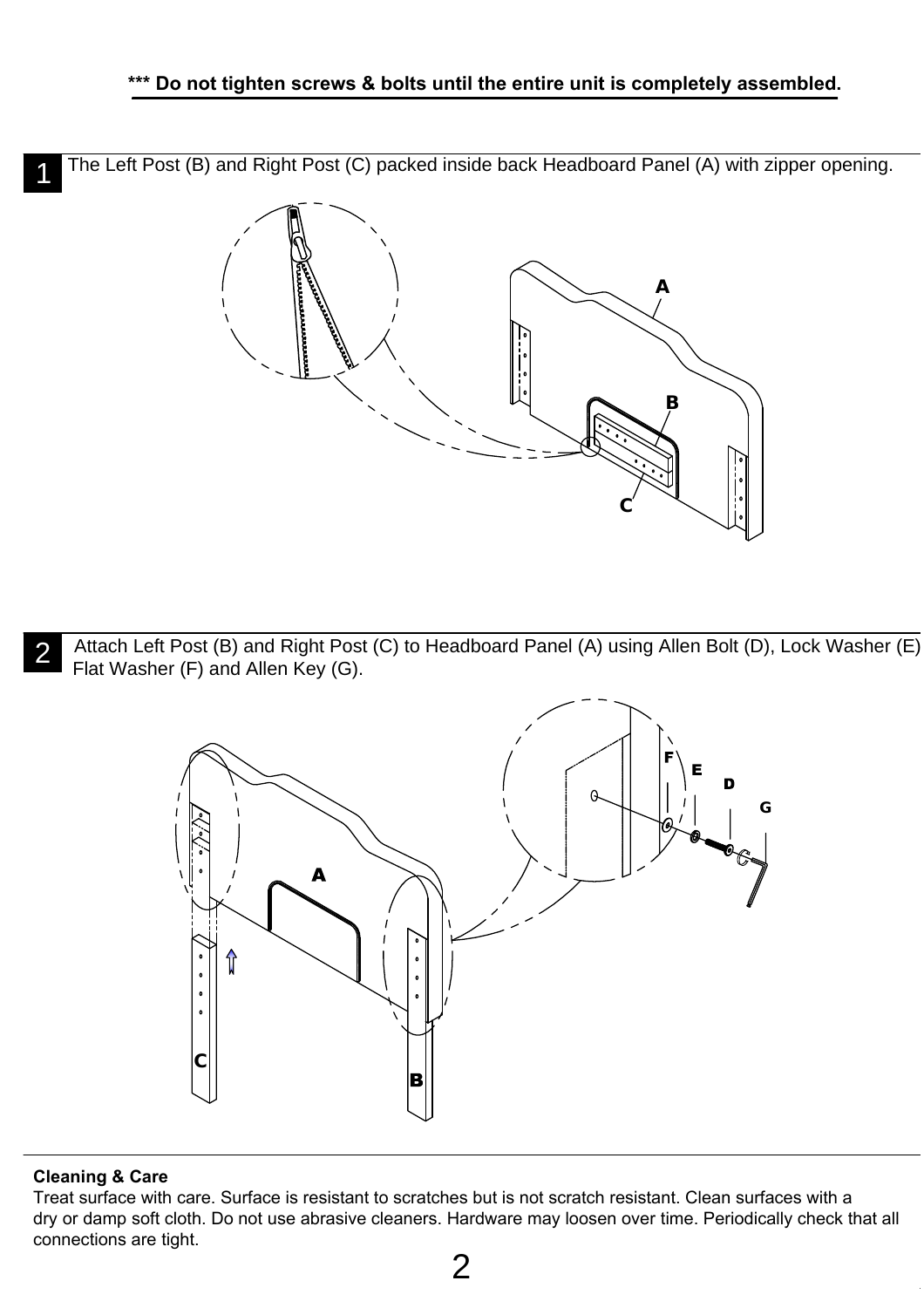## **ASSEMBLY INSTRUCTION**

### **466BF-3 UPHOLSTERED FULL FOOTBOARD & RAILS & SLATS UPHOLSTERED QUEEN FOOTBOARD & RAILS & SLATS**





This page lists all the contents included in the box. Please take the time to identify the hardware as well as the individual components to this product. As you unpack and prepare for assembly, place the contents on a carpeted or padded area to protect them from damage.

### **IMPORTANT NOTE:**

1. Do not tighten all screws / bolts until all completely assembled.

2. Keep all hardware parts out of reach of children.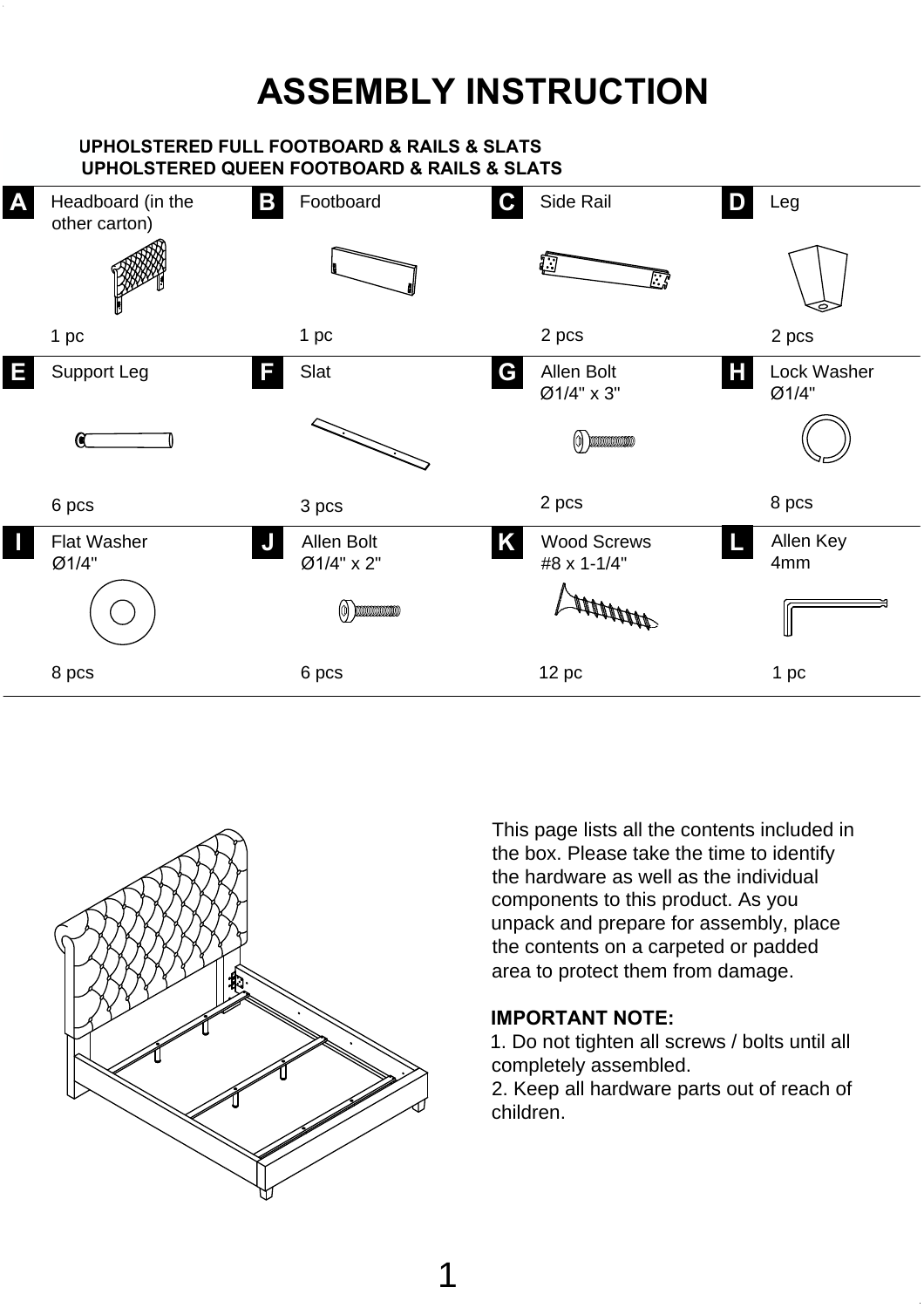Attach the Leg (D) to the Footboard (B) using Allen Bolt (G), Lock Washer (H), Flat Washer (I) and<br>Allen Key (L) Allen Key (L).



Place Side Rail (C) into position on Headboard (A) and Footboard (B) as shown. 2

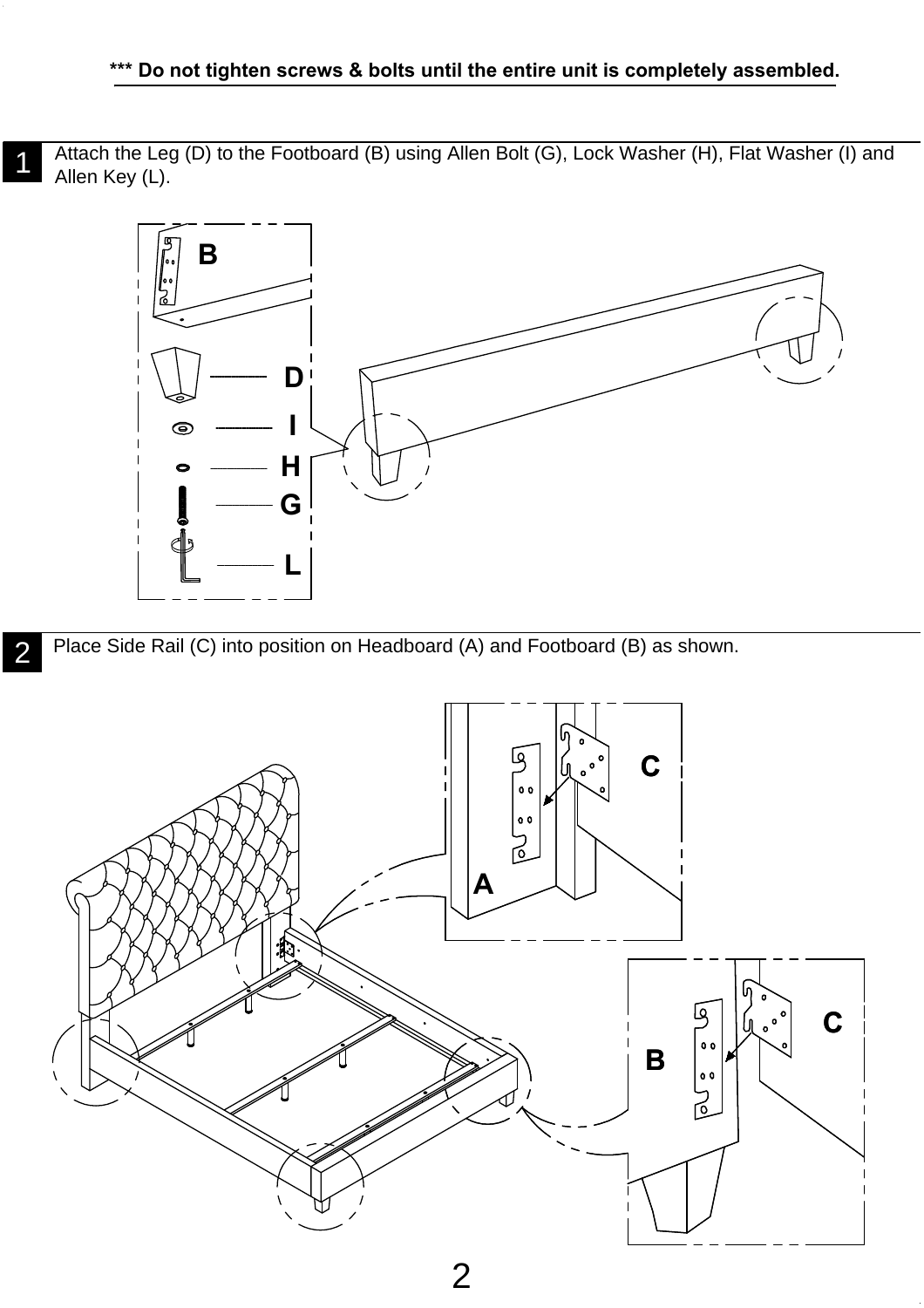**3** Attach Support Leg (E) to Slat (F) by using Allen Bolt (J), Lock Washer (H), Flat Washer (I), with Allen Key (L). Then place Slat (F) on Side Rail (C) with Wood Screws (K).



#### **Cleaning & Care**

Treat surface with care. Surface is resistant to scratches but is not scratch resistant. Clean surfaces with a dry or damp soft cloth. Do not use abrasive cleaners. Hardware may loosen over time. Periodically check that all connections are tight.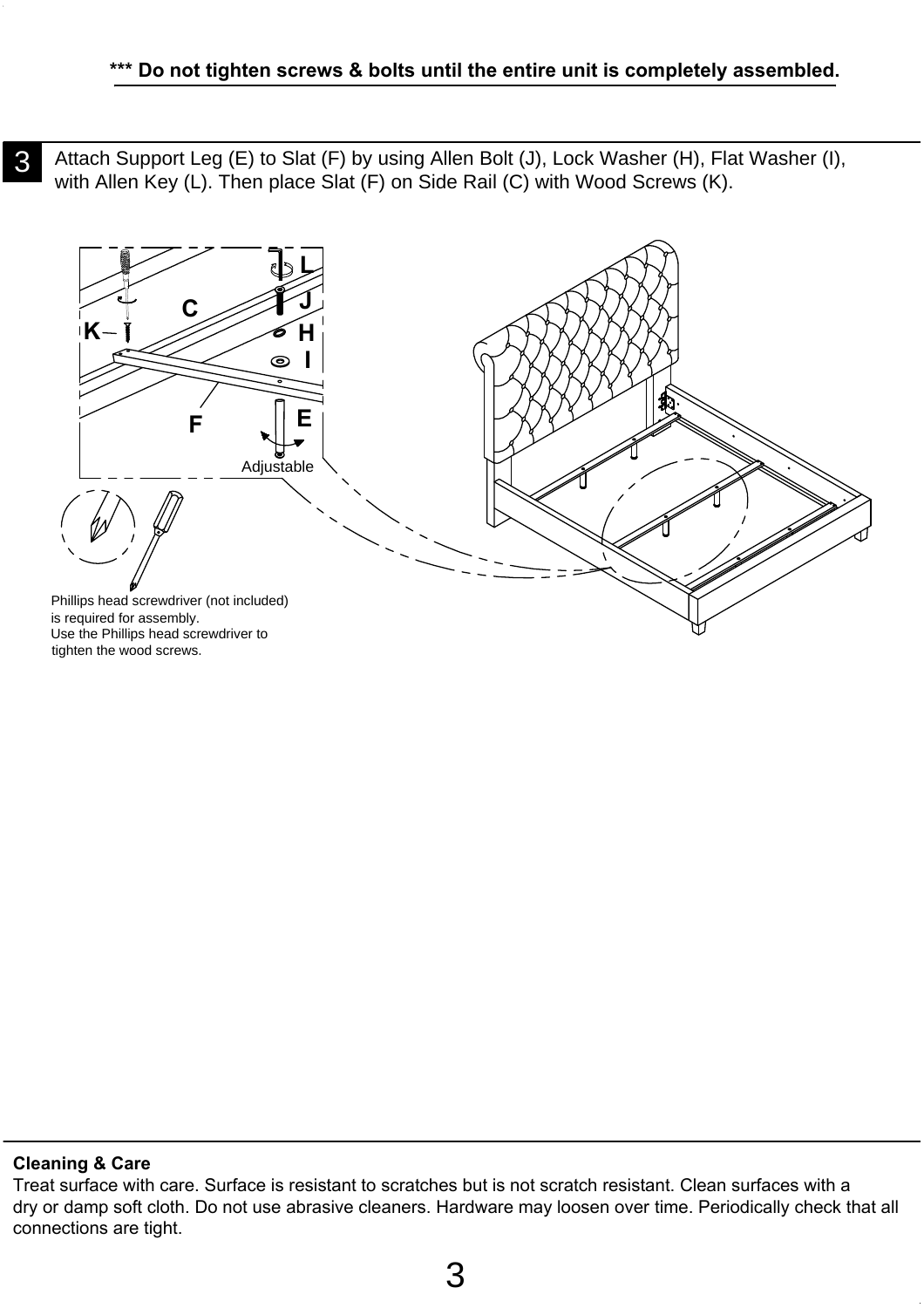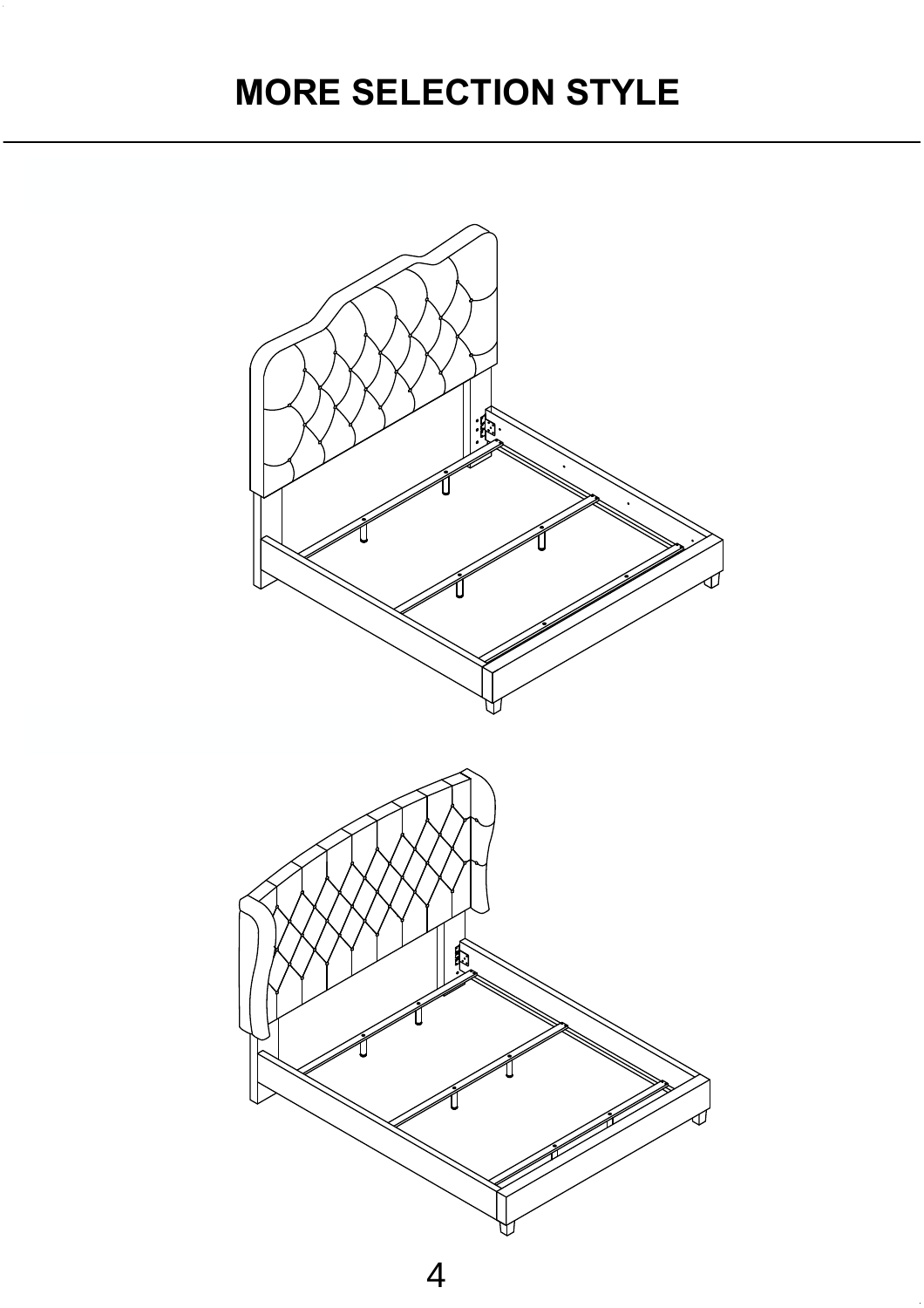